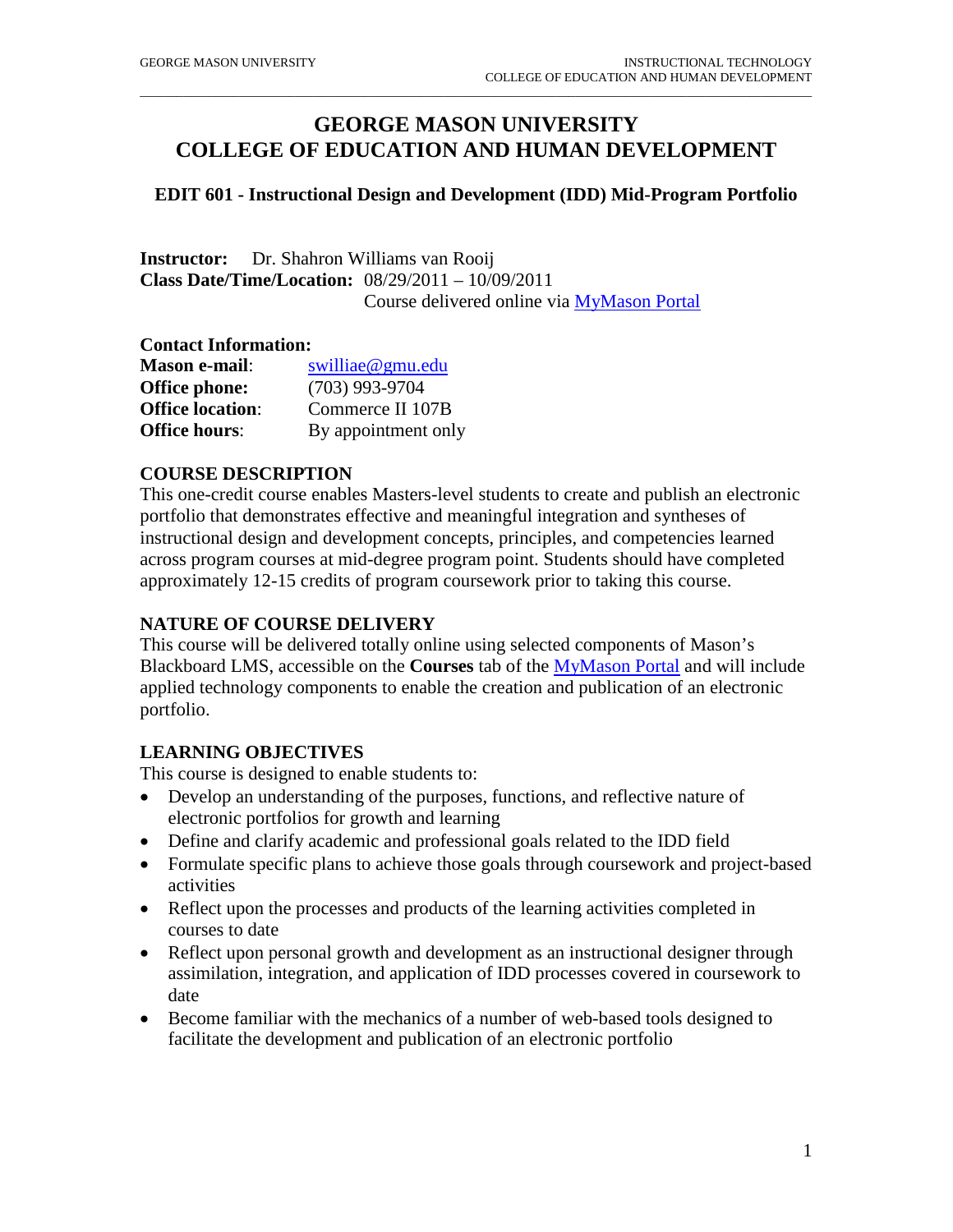## **TEXTS**

There are no textbooks required for this course. Selected readings and resources pertaining to electronic portfolio development will be posted to our Bb course site.

\_\_\_\_\_\_\_\_\_\_\_\_\_\_\_\_\_\_\_\_\_\_\_\_\_\_\_\_\_\_\_\_\_\_\_\_\_\_\_\_\_\_\_\_\_\_\_\_\_\_\_\_\_\_\_\_\_\_\_\_\_\_\_\_\_\_\_\_\_\_\_\_\_\_\_\_\_\_\_\_\_\_\_\_\_\_\_\_\_\_\_\_\_\_\_\_\_\_\_\_\_\_\_\_\_\_\_\_

### **COURSE REQUIREMENTS**

The **final deliverable** for this course is the creation of an **electronic IDD portfolio** presented in a web-based format that adheres to industry-standard web design principles. The National Learning Infrastructure Initiative (NLII, 2003) defines an e-portfolio as " a collection of authentic and diverse evidence, drawn from a larger archive representing what a person or organization has learned over time, on which the person or organization has reflected, and designed for presentation to one or more audiences for a particular rhetorical purpose." Therefore, an IDD e-portfolio should include **representative** artifacts from completed coursework and professional experience that demonstrate **relevant** knowledge and skills of the field.

The portfolio should include the following components:

- Home page with student name and program concentration, brief bio sketch, and links to the other portfolio components
- Personal goals statement
- Resume/CV
- List of courses taken to date, including course numbers, descriptions and dates taken
- List of artifacts that represent what the student perceives as his/her best work from courses taken to date
- Linkage/relationship of artifacts to course assignments and to IDD skills/competencies established by the International Board of Standards for Training, Performance, and Instruction (IBSTPI) at<http://www.ibstpi.org/competencies.htm>
- Personal reflections demonstrating growth and development as an instructional designer
- Insights on the use of communication, leadership, and teamwork skills based on course readings, activities, and projects
- Realizations related to multimedia design and development skills

Links to exemplary student portfolios have been posted to our Blackboard course site.

### **ASSESSMENT**

The performance-based assessment consists of student self-assessment, peer assessment, and instructor assessment using the following rubric: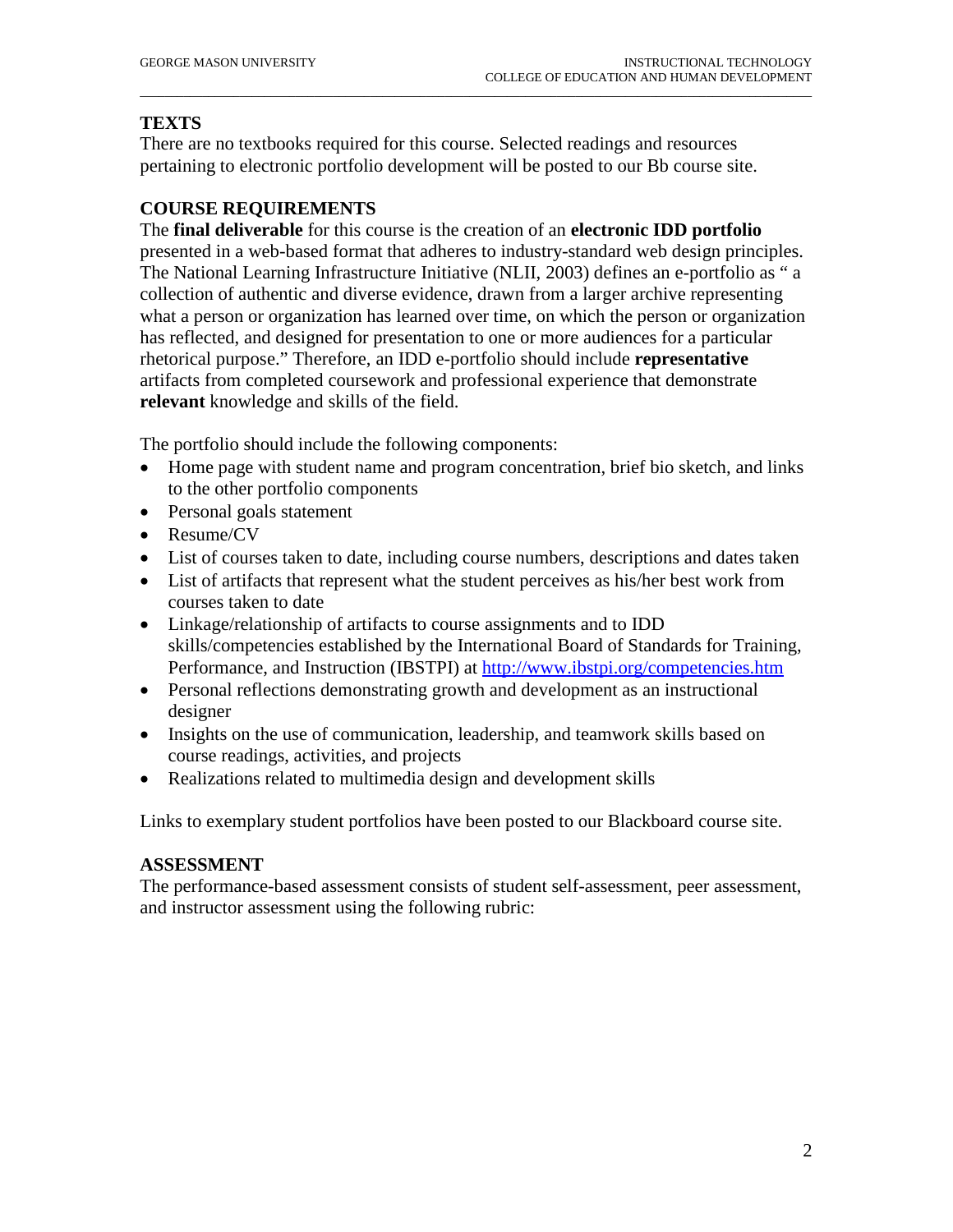### **IDD PORTFOLIO ASSESSMENT RUBRIC**

\_\_\_\_\_\_\_\_\_\_\_\_\_\_\_\_\_\_\_\_\_\_\_\_\_\_\_\_\_\_\_\_\_\_\_\_\_\_\_\_\_\_\_\_\_\_\_\_\_\_\_\_\_\_\_\_\_\_\_\_\_\_\_\_\_\_\_\_\_\_\_\_\_\_\_\_\_\_\_\_\_\_\_\_\_\_\_\_\_\_\_\_\_\_\_\_\_\_\_\_\_\_\_\_\_\_\_\_

| <b>Criteria</b>      | <b>Exceeds Expectations (E)</b>        | <b>Meets Expectations (M)</b>        | <b>Below Expectations (B)</b>          |
|----------------------|----------------------------------------|--------------------------------------|----------------------------------------|
| Reflections,         | Reflections demonstrate                | Reflections clearly demonstrate deep | Little or no evidence of reflective    |
| Personal             | exceptionally deep thought about the   | thought about the integration and    | thinking about the integration and     |
| Growth:              | integration and synthesis of previous  | synthesis of previous academic and   | synthesis of previous academic and     |
|                      | academic and professional experience   | professional experience              | professional experience                |
|                      | Reflections demonstrate and include    | Reflections demonstrate and include  | Reflections are lacking evidence of    |
|                      | relevant evidence of insights and      | relevant evidence of insights and    | insights and growth as an              |
|                      | growth as an instructional designer in | growth as an instructional designer  | instructional designer                 |
|                      | an exceptional way                     |                                      |                                        |
|                      |                                        |                                      |                                        |
|                      | <b>Total Points: 20</b>                | Total Point Range: 16-19             | Total Point Range: <16                 |
|                      |                                        |                                      |                                        |
| Integration of       | Reflections demonstrate critical       | Reflections clearly demonstrate      | Reflections do not clearly             |
| <b>IDD</b> Concepts, | thinking and understanding of IDD      | critical thinking and understanding  | demonstrate critical thinking and      |
| Processes,           | concepts, processes, and professional  | of IDD concepts, processes, and      | understanding of IDD concepts,         |
| Competencies         | competencies in an exceptional way     | professional competencies            | processes, and professional            |
|                      | Critical thinking is reflective,       | Critical thinking is reflective,     | competencies in an exceptional way     |
|                      | developmental, integrative, self-      | developmental, integrative, self-    | Critical understanding is lacking on   |
|                      | directed, and contextual               | directed, and contextual             | one or more of the following:          |
|                      |                                        |                                      | Reflective, developmental,             |
|                      |                                        |                                      | integrative, self-directed, contextual |
|                      | <b>Total Points: 20</b>                | Total Point Range: 16-19             | Total Point Range: <16                 |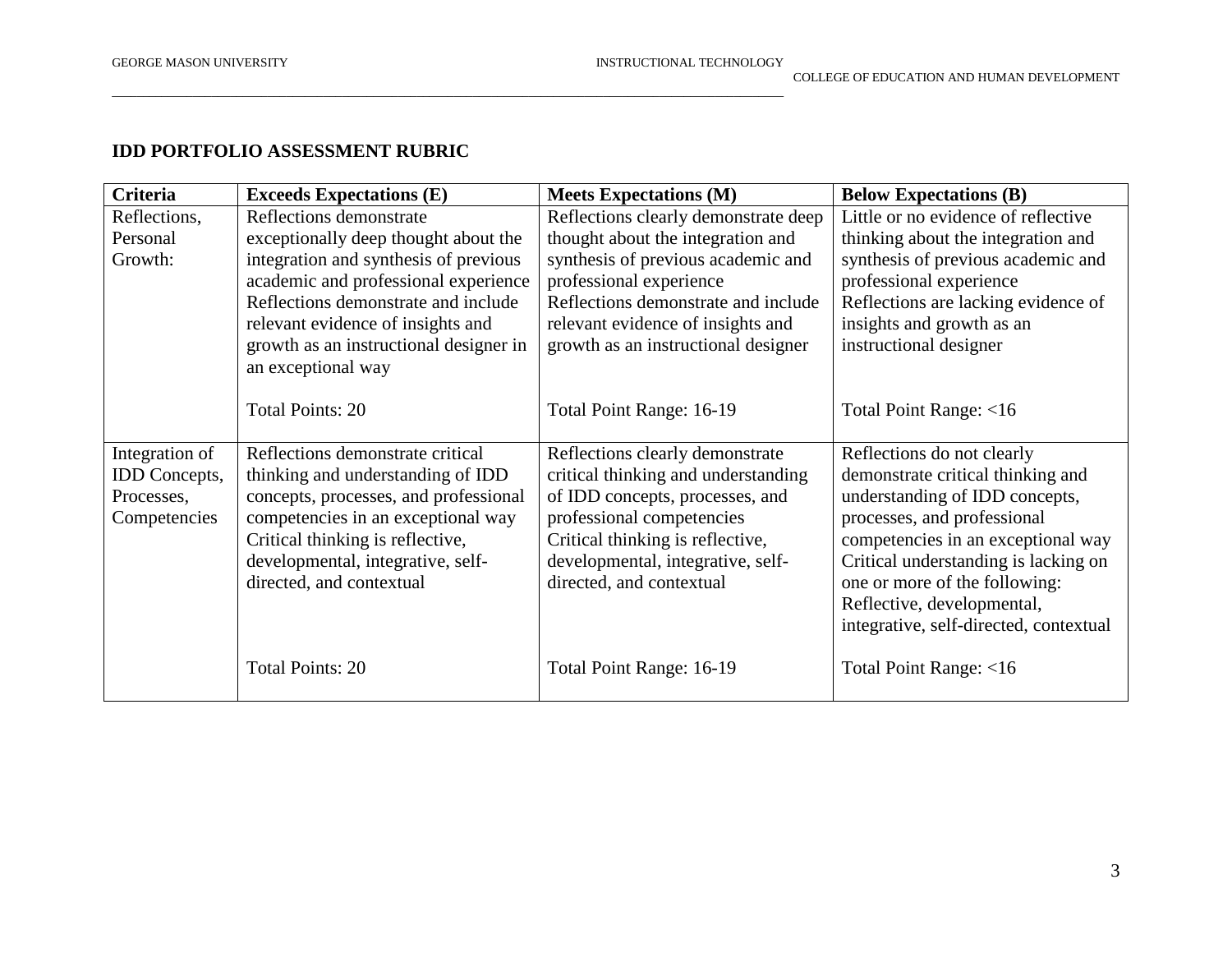| Criteria                                                                           | <b>Exceeds Expectations (E)</b>                                                                                                                                                                                                                                                                                                                                                                                                                                                                                                         | <b>Meets Expectations (M)</b>                                                                                                                                                                                                                                                                                                                                                                                                                                                                                                                                                                                                      | <b>Below Expectations (B)</b>                                                                                                                                                                                                                                                                                                                                                                                 |
|------------------------------------------------------------------------------------|-----------------------------------------------------------------------------------------------------------------------------------------------------------------------------------------------------------------------------------------------------------------------------------------------------------------------------------------------------------------------------------------------------------------------------------------------------------------------------------------------------------------------------------------|------------------------------------------------------------------------------------------------------------------------------------------------------------------------------------------------------------------------------------------------------------------------------------------------------------------------------------------------------------------------------------------------------------------------------------------------------------------------------------------------------------------------------------------------------------------------------------------------------------------------------------|---------------------------------------------------------------------------------------------------------------------------------------------------------------------------------------------------------------------------------------------------------------------------------------------------------------------------------------------------------------------------------------------------------------|
| Evidence and<br>Artifacts:<br>Depth,<br>Breadth, and<br>Adaptiveness               | Listing of individual<br>$\bullet$<br>contributions to completed<br>coursework and IDD products<br>and artifacts is comprehensive.<br>and artifacts are meaningfully<br>linked together to competencies<br>& individual goals.<br>Portfolio includes evidence of<br>$\bullet$<br>student's full participation in<br>team projects and collaborative<br>activities, exceptional effort in<br>leading team forward, and that<br>student respectfully<br>acknowledged and integrated all<br>members' skills in collaborative<br>activities | Listing of individual<br>$\bullet$<br>contributions to completed<br>coursework and IDD products<br>and artifacts is fairly<br>comprehensive, artifacts are<br>meaningfully linked together to<br>competencies & individual<br>goals.<br>Portfolio includes evidence that<br>$\bullet$<br>student participated in team<br>projects and collaborative<br>activities, delivered on<br>individual responsibilities, made<br>valuable individual contributions<br>to group processes, contributed<br>to progression of team projects<br>and collaborative activities,<br>adhered to team norms, and<br>treated all members with respect | Listing of individual<br>$\bullet$<br>contributions to completed<br>coursework and IDD products<br>and artifacts lacks<br>comprehensiveness and artifacts<br>are not meaningfully linked<br>together to competencies $\&$<br>individual goals.<br>Portfolio lacks evidence of<br>$\bullet$<br>communication, leadership, and<br>teamwork skills or evidence is<br>not clearly supported, reliable or<br>valid |
|                                                                                    | <b>Total Points: 20</b>                                                                                                                                                                                                                                                                                                                                                                                                                                                                                                                 | Total Point Range: 16-19                                                                                                                                                                                                                                                                                                                                                                                                                                                                                                                                                                                                           | Total Point Range: <16                                                                                                                                                                                                                                                                                                                                                                                        |
| Effectiveness<br>of web design<br>(aesthetics,<br>functionality,<br>and usability) | Clean, simple, and good navigation<br>structure, all portfolio components<br>are accounted for, links to artifacts<br>are exceptionally well placed in text,<br>all links work, presentation adheres<br>to web design standards in an<br>exceptional way<br><b>Total Points: 20</b>                                                                                                                                                                                                                                                     | Clean, simple, and good navigation<br>structure, all portfolio components<br>are accounted for, links to artifacts<br>are exceptionally well placed in text,<br>all links work, presentation adheres<br>to web design standards<br>Total Point Range: 16-19                                                                                                                                                                                                                                                                                                                                                                        | Application of web design standards<br>is lacking in some or most elements,<br>difficult to find portfolio<br>components, most links work, web<br>design needs improvement<br>Total Point Range: <16                                                                                                                                                                                                          |

\_\_\_\_\_\_\_\_\_\_\_\_\_\_\_\_\_\_\_\_\_\_\_\_\_\_\_\_\_\_\_\_\_\_\_\_\_\_\_\_\_\_\_\_\_\_\_\_\_\_\_\_\_\_\_\_\_\_\_\_\_\_\_\_\_\_\_\_\_\_\_\_\_\_\_\_\_\_\_\_\_\_\_\_\_\_\_\_\_\_\_\_\_\_\_\_\_\_\_\_\_\_\_\_\_\_\_\_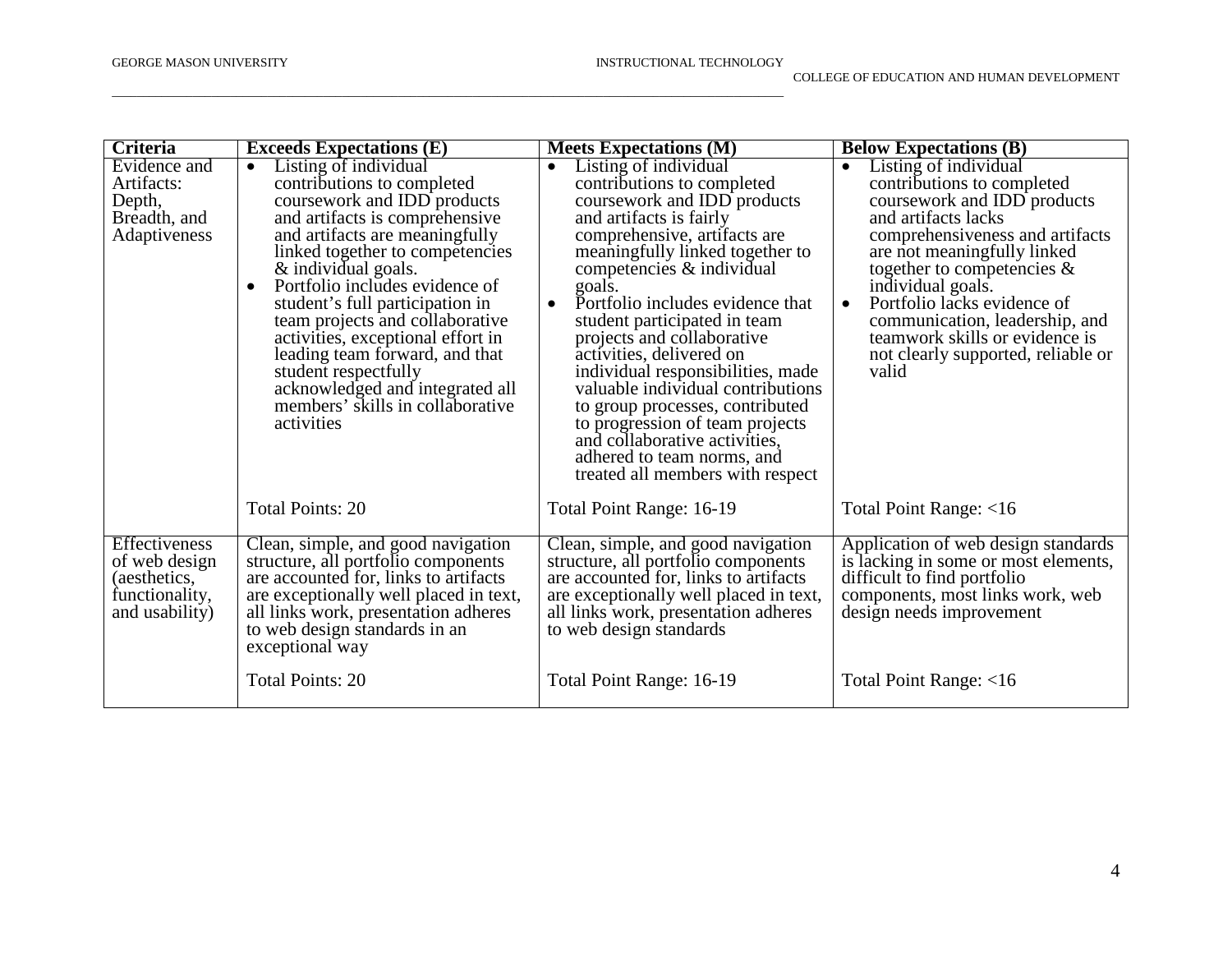#### **Grading scale**

Decimal percentage values  $\geq 0.5$  will be rounded up (e.g., 92.5% will be rounded up to 93%); decimal percentage values <.5 will be rounded down (e.g., 92.4% will be rounded down to 92%).

\_\_\_\_\_\_\_\_\_\_\_\_\_\_\_\_\_\_\_\_\_\_\_\_\_\_\_\_\_\_\_\_\_\_\_\_\_\_\_\_\_\_\_\_\_\_\_\_\_\_\_\_\_\_\_\_\_\_\_\_\_\_\_\_\_\_\_\_\_\_\_\_\_\_\_\_\_\_\_\_\_\_\_\_\_\_\_\_\_\_\_\_\_\_\_\_\_\_\_\_\_\_\_\_\_\_\_\_

- **IDD** e-Portfolio: 80 points
- Peer assessments: 10 points
- Self-assessment: 10 points Total: 100 points

| Letter Grade | <b>Total Points Earned</b> |
|--------------|----------------------------|
|              | $90 - 100$                 |
|              | $80 - 89.9$                |
|              | $70 - 79.9$                |
|              | $60 - 69.9$                |
|              | < 60                       |

### **Grades for assignments date-stamped in Blackboard after the due date will be reduced by 10%. No late submissions will be accepted after the course end-date.**  Early submissions are always welcome!

Great care is given to evaluating student performance based on the requirements documented in the grading rubrics for each assignment. As such, grades are not negotiable. In the event that, following discussions with the instructor, a student feels that his/her grade is unfair, the grade may be appealed using the university's appeal process described at [http://www.gmu.edu/catalog/apolicies/index.html#Anchor56.](http://www.gmu.edu/catalog/apolicies/index.html#Anchor56)

### **COLLEGE OF EDUCATION AND HUMAN DEVELOPMENT STATEMENT OF EXPECTATIONS**:

*Student Expectations*

- Students must adhere to the guidelines of the George Mason University Honor Code [See [http://academicintegrity.gmu.edu/honorcode/\]](http://academicintegrity.gmu.edu/honorcode/).
- Students with disabilities who seek accommodations in a course must be registered with the George Mason University Office of Disability Services (ODS) and inform their instructor, in writing, at the beginning of the semester [See [http://ods.gmu.edu/\]](http://ods.gmu.edu/).
- Students must follow the university policy for Responsible Use of Computing [See [http://universitypolicy.gmu.edu/1301gen.html\]](http://universitypolicy.gmu.edu/1301gen.html).
- Students are responsible for the content of university communications sent to their George Mason University email account and are required to activate their account and check it regularly. All communication from the university, college, school, and program will be sent to students solely through their Mason email account.
- Students must follow the university policy stating that all sound emitting devices shall be turned off during class unless otherwise authorized by the instructor.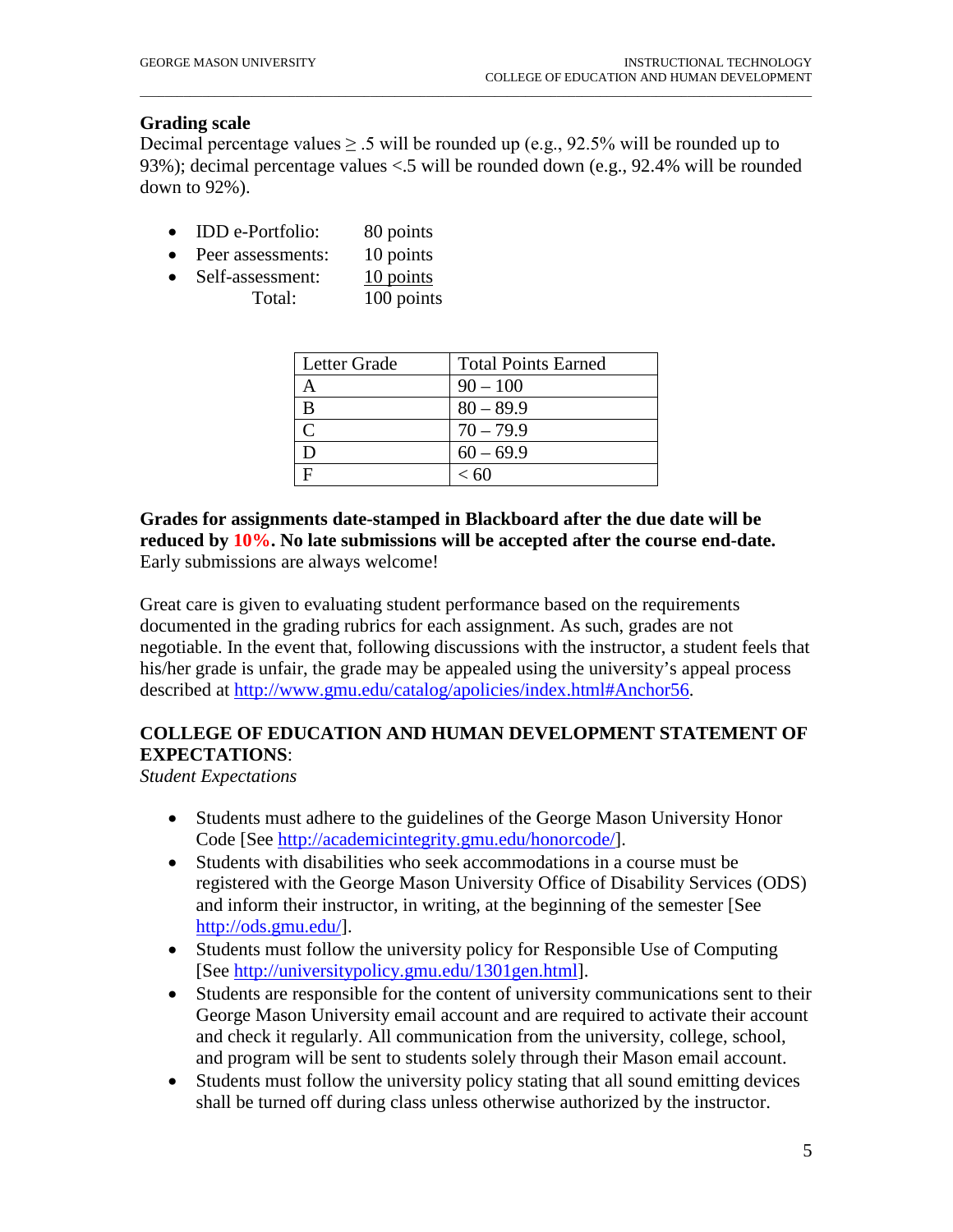• Students are expected to exhibit professional behaviors and dispositions at all times.

\_\_\_\_\_\_\_\_\_\_\_\_\_\_\_\_\_\_\_\_\_\_\_\_\_\_\_\_\_\_\_\_\_\_\_\_\_\_\_\_\_\_\_\_\_\_\_\_\_\_\_\_\_\_\_\_\_\_\_\_\_\_\_\_\_\_\_\_\_\_\_\_\_\_\_\_\_\_\_\_\_\_\_\_\_\_\_\_\_\_\_\_\_\_\_\_\_\_\_\_\_\_\_\_\_\_\_\_

#### *Campus Resources*

- The George Mason University Counseling and Psychological Services (CAPS) staff consists of professional counseling and clinical psychologists, social workers, and counselors who offer a wide range of services (e.g., individual and group counseling, workshops and outreach programs) to enhance students' personal experience and academic performance [See [http://caps.gmu.edu/\]](http://caps.gmu.edu/).
- The George Mason University Writing Center staff provides a variety of resources and services (e.g., tutoring, workshops, writing guides, handbooks) intended to support students as they work to construct and share knowledge through writing [See [http://writingcenter.gmu.edu/\]](http://writingcenter.gmu.edu/).

For additional information on the College of Education and Human Development, Graduate School of Education, please visit our website [See [http://gse.gmu.edu/\]](http://gse.gmu.edu/).

## **COURSE SCHEDULE AND TOPICS**

#### **Week 1 (Aug. 29-Sept. 4)**

*Orientation*

- Read the ECAR report *Assessing the Future: E-portfolio Trends, Uses and Options in Higher Education* located under the COURSE READINGS link on our Bb course site.
- Read the article What is the purpose of an electronic portfolio? Is the answer the [key to your successful implementation?](http://campustechnology.com/articles/2006/12/what-is-the-purpose-of-an-electronic-portfolio-is-the-answer-the-key-to-your-successful-implementati.aspx) By Margaret Price
- Read the extract [Five steps to a better design portfolio](http://www.veen.com/jeff/archives/000935.html) by Jeffrey Veen

### *Portfolio Preparations*

[**Note**: If you wish to build upon the e-portfolio you started in EDIT 526 or have a personal web site that you would like to use for your portfolio, please make sure your existing e-portfolio conforms to the specifications below.]

Several steps need to be performed before setting up a folder on the Mason server to store your portfolio and e-mailing your URL to the instructor. After your folder is set up, the instructor should be able to use any browser to view your files. The following steps have been compiled from information on the ITU Support Center web site at [http://itusupport.gmu.edu/STG/webpage.asp.](http://itusupport.gmu.edu/STG/webpage.asp) If you have problems with your web space or if you are using a Mac, you can contact the ITU Support Center at (703) 993-8870 for basic setup assistance

1. **Activate a web space for your portfolio**. This is where you will upload all the files that make up your portfolio. Use the web space allocated to you as a GMU student, so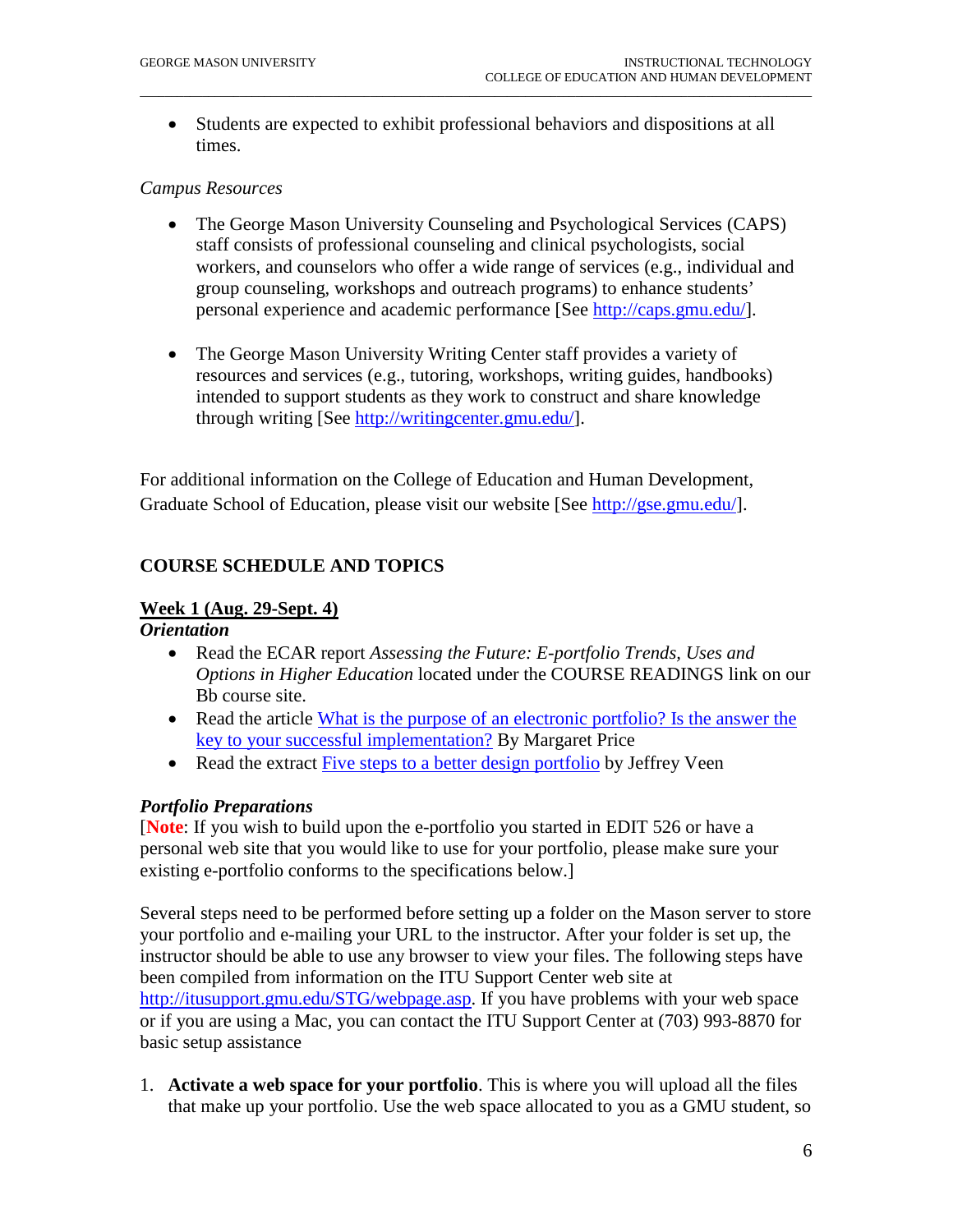that you can use the same space for all your courses. Now that GMU has migrated to a single login and password for all student accounts, the same login and password you use to access your e-mail, PatriotWeb, and Blackboard will access your web space.

\_\_\_\_\_\_\_\_\_\_\_\_\_\_\_\_\_\_\_\_\_\_\_\_\_\_\_\_\_\_\_\_\_\_\_\_\_\_\_\_\_\_\_\_\_\_\_\_\_\_\_\_\_\_\_\_\_\_\_\_\_\_\_\_\_\_\_\_\_\_\_\_\_\_\_\_\_\_\_\_\_\_\_\_\_\_\_\_\_\_\_\_\_\_\_\_\_\_\_\_\_\_\_\_\_\_\_\_

2. **Setup software to connect to your server account**. A program is needed to connect to a server, set up or manage files on the server and/or copy files between a laptop/desktop computer and the server. GMU now uses SSH to connect to its servers. To set up your computer with SSH, follow the instructions in the document How to get/install/use the secure shell at

[http://itusupport.gmu.edu/STG/ssh\\_install.asp.](http://itusupport.gmu.edu/STG/ssh_install.asp) Once you have set up your laptop/desktop, follow the instructions at<http://itusupport.gmu.edu/STG/webpage.asp> for naming/labeling your files.

- 3. **Setup software to develop your web pages**. There is a wide variety of software packages to create and edit web pages. The Mason server will support most commercial products and some open source products. Here are some of the most commonly used packages:
	- a. *Adobe Dreamweaver* [\(http://www.adobe.com/products/dreamweaver/design/\)](http://www.adobe.com/products/dreamweaver/design/). This is the industry standard for web developers. It can be purchased standalone or in a suite with other Adobe web development products. As a GMU student you can get an academic discount, but it's expensive if you plan to use it only for this course. However, it uses the same basic user interface as other Adobe products, so if you've taken courses in Flash, Photoshop, Captivate, etc., Dreamweaver will look very familiar.
	- b. *Web Studio 5.0* [\(http://www.webstudio.com/default.asp\)](http://www.webstudio.com/default.asp). A very simple, inexpensive product with the basics for designing a static web site. Good if you are unfamiliar with HTML coding because of its wizywig interface. However, because there is no access to the HTML source code, troubleshooting or changing code on the fly is difficult if not impossible.
	- c. *WordPress.com* [\(http://www.wordpress.com\)](http://www.wordpress.com/). A blogging tool with enough flexibility to create an online portfolio. Mason has a subscription (contact the IRC for more info), but the functionality is limited.
	- d. *Browser-based freeware solutions*. This segment tends to be rather volatile in the past 12 months, both Google Page Creator and NVU have been discontinued – but does offer options for those unwilling/unable to purchase commercial products. The most current list of freeware solutions is located at [http://www.thefreecountry.com/webmaster/htmleditors.shtml#wysiwyg.](http://www.thefreecountry.com/webmaster/htmleditors.shtml#wysiwyg)

### *Web Site Templates*

There's no shortage of templates in the public domain, so why reinvent the wheel. Find a template you like and use it as the basis for your portfolio. Of course, if you are proficient in using web development tools, you can create always create your own template.

When selecting/developing your template, consider the following:

- Menu Layout: Horizontal, Tabs, Vertical, Icons?
- Page Layout: 1,2, 3 columns?

To get you started, you can visit the following links: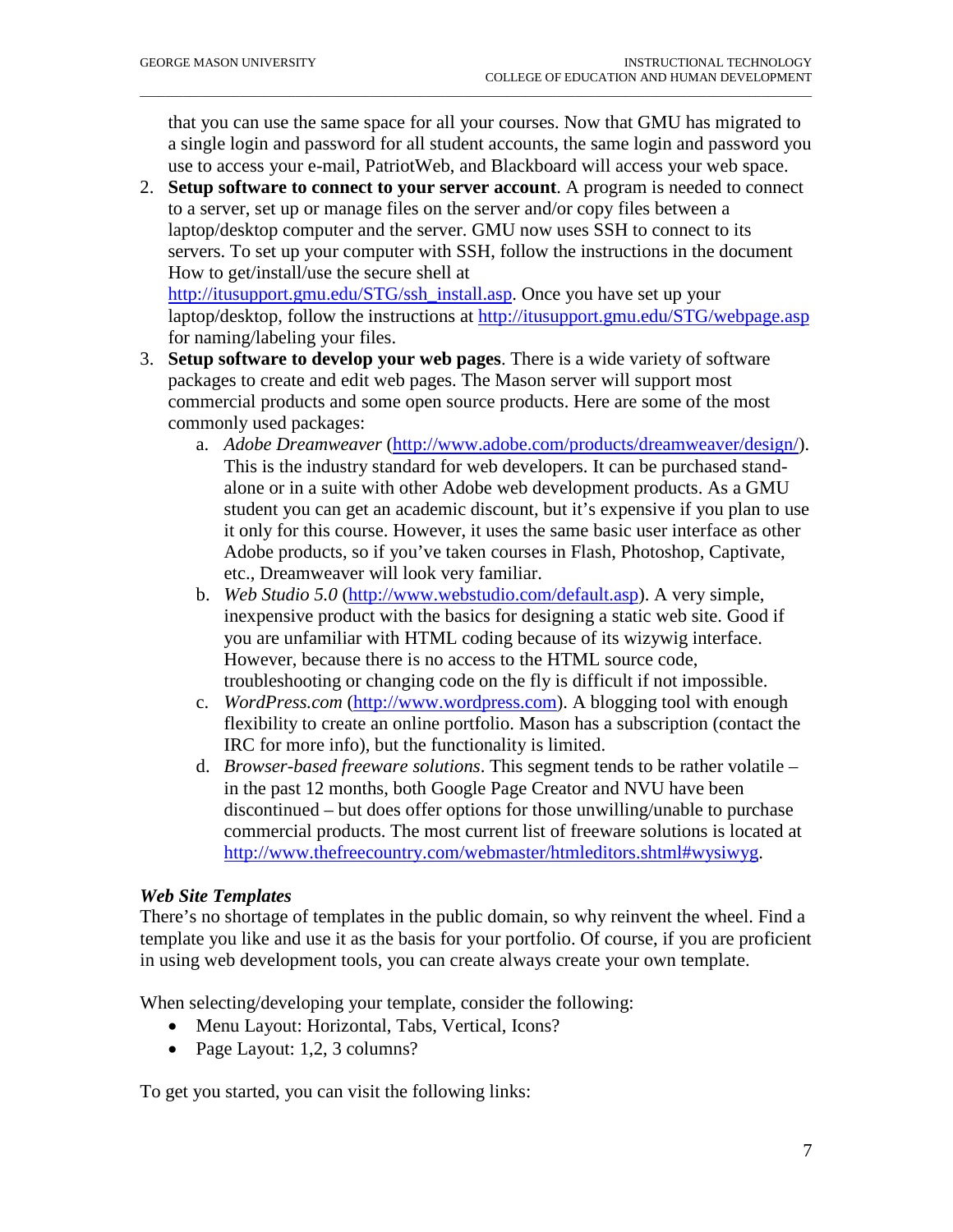- [Open Source Templates](http://opensourcetemplates.org/)
- [Open Web Design](http://www.openwebdesign.org/)

#### **Don't forget to explore the e-portfolio examples on our Blackboard course site**.

\_\_\_\_\_\_\_\_\_\_\_\_\_\_\_\_\_\_\_\_\_\_\_\_\_\_\_\_\_\_\_\_\_\_\_\_\_\_\_\_\_\_\_\_\_\_\_\_\_\_\_\_\_\_\_\_\_\_\_\_\_\_\_\_\_\_\_\_\_\_\_\_\_\_\_\_\_\_\_\_\_\_\_\_\_\_\_\_\_\_\_\_\_\_\_\_\_\_\_\_\_\_\_\_\_\_\_\_

#### **Week 2 (Sept. 5-Sept. 11)**

- Review the goals that this course helps you to achieve, as outlined on page 1 of this Syllabus
- Review the list of required portfolio components. The table below includes recommended file names
- Begin populating e-portfolio components

| <b>Required Component</b>                          | <b>Recommended File Name</b> |
|----------------------------------------------------|------------------------------|
| Personal goals statement                           | goals.html                   |
| Resume/CV                                          | resume.html                  |
| List of courses taken to date, including course    | courses.html                 |
| numbers (e.g., EDIT 705), descriptions and dates   |                              |
| taken                                              |                              |
| List of representative artifacts from completed    | artifacts.html               |
| coursework (i.e., what you perceive as your best   |                              |
| work)                                              |                              |
| Linking of artifacts to IDD competencies and       | competencies.html            |
| course assignments through a conceptual            | framework.html               |
| framework                                          |                              |
| Personal reflections demonstrating growth and      | reflections.html             |
| development as an instructional designer; insights |                              |
| on the use of communication, leadership, and       |                              |
| teamwork skills based on course readings,          |                              |
| activities, and projects; realizations related to  |                              |
| multimedia design and development skills           |                              |

- Construct an entry page (file name: index.html) or Home Page for your portfolio and post the URL to the Assignments area of our Blackboard course site by **11:59 PM on Sunday, Sept. 11**. The Home page should contain the following content items:
	- a. Your name and program concentration
	- b. A brief introductory bio
	- c. Links to each of the portfolio components (For those areas that are not fully populated, construct placeholders to set up your links.)

#### **Week 3 (Sept. 12-18)**

Complete the following portfolio components by **11:59 PM on Sunday, Sept. 18**:

- Personal goals statement
- CV/Resume
- List of courses you have taken to date and courses you plan on taking (and when) to complete IDD Masters requirements (and e-Learning Certificate, if applicable)